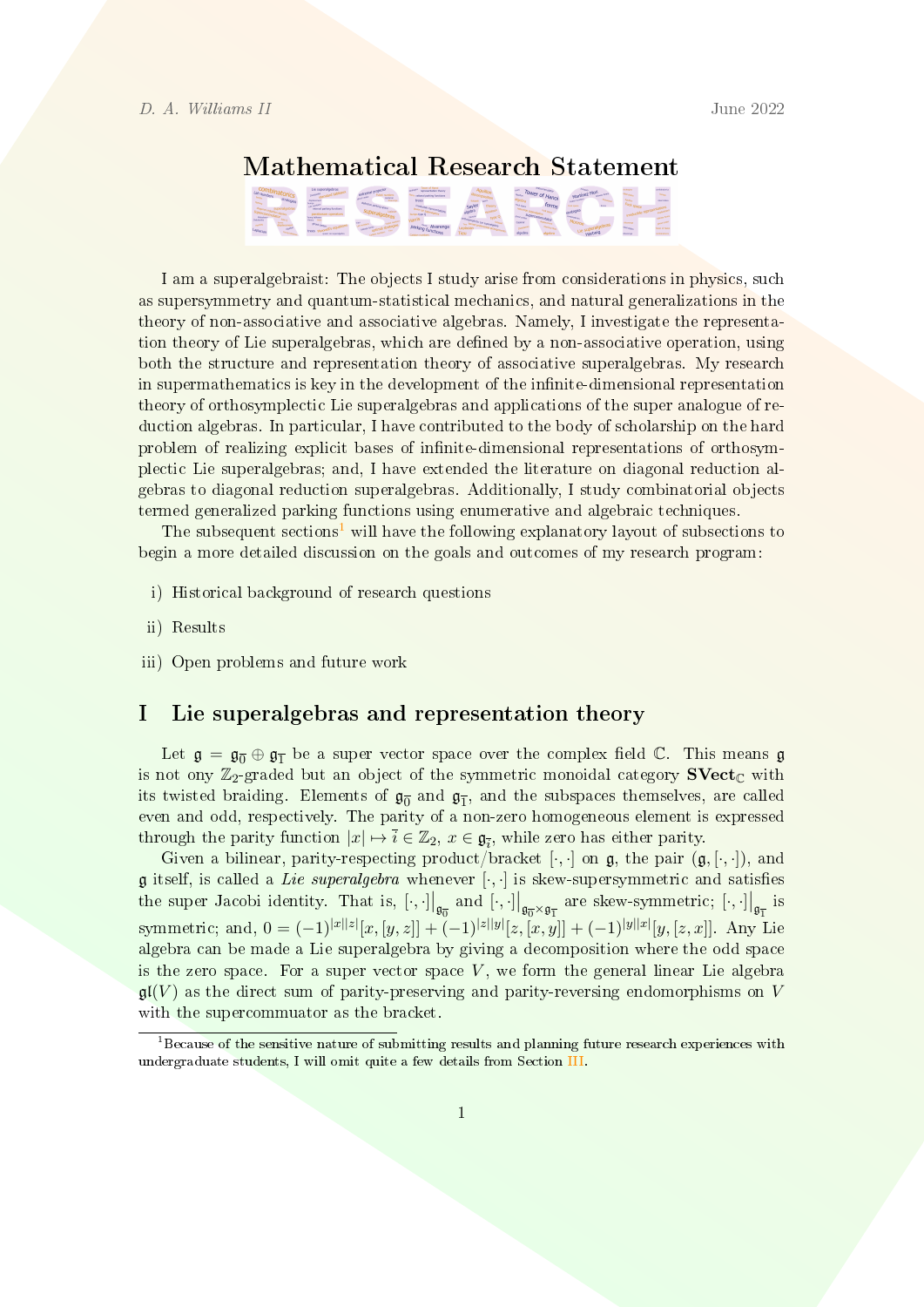A certain complex Lie subsuperalgebra of  $\mathfrak{gl}(\mathbb{C}^{1|2n})$  is the *orthosymplectic Lie super*algebra  $\mathfrak{osp}(1|2n)$  of transformations on  $\mathbb{C}^{1|2n}$  preserving an even, non-degenerate, supersymmetric, bilinear form  $-this$  form is unique up to a change of basis as the ground field is C. Infinite-dimensional representations of  $\cosh(1/2n)$  are bracket- and parity-preserving maps from  $\mathfrak{osp}(1|2n)$  into  $\mathfrak{gl}(V)$  for some infinite-dimensional (as a non-graded vector space) V. See  $[7, 41]$  $[7, 41]$  $[7, 41]$  for a general treatment of Lie superalgebras and their representations.

<span id="page-1-0"></span>Question I.1 (Classification). Can we classify all irreducible infinite-dimensional representations of  $osp(1|2n)$ . Physics perspective: Can we classify all infinite-dimensional unitary irreducible representations (knowing that none of them are finite-dimensional)?

<span id="page-1-1"></span>**Question I.2** (Matrix elements). For an infinite-dimensional (unitary) irreducible representations V of  $\mathfrak{osp}(1|2n)$ , can we provide an explicit action on a basis of V by the generators of  $osp(1|2n)$  (or can we find matrix elements)?

#### i) Historical background of research questions

The first recorded example of a Lie superalgebra that is not also a Lie algebra is from 1941's [\[48\]](#page-10-1) in which Whitehead defined a product on the graded homotopy groups of a pointed topological space. Then interest in superalgebras from mathematicians [\[29,](#page-9-0) see the references therein] and physicists [\[11,](#page-7-1) for a history] alike grew in the 1970s, culminating with Kac's classification of simple finite-dimensional Lie superalgebras over algebraically closed fields of characteristic zero  $[28]$  and foundational steps $[27]$  in the classification of their representations. Around the same time, all finite-dimensional representations of  $\mathfrak{osp}(1|2n)$  were classified and found to be completely reducible [\[42,](#page-10-2) for more], a nice similarity to the case of semi-simple Lie algebras made more remarkable by the Djokovic-Hochshild Theorem (see [\[10\]](#page-7-2) and prequel).

Hughes [\[26\]](#page-8-0) began the systematic study of infinite-dimensional representations of  $\mathfrak{osp}(1|2)$ , whose universal enveloping algebra  $U(\mathfrak{osp}(1|2))$  is the so-called dispin alge-bra. More generally, with the influence of Green [\[18\]](#page-8-1) and others, Ganchev and Palev showed that the odd generators for  $\mathfrak{osp}(1|2n)$  also satisfy the paraboson triple relations for *n* pairs of paraboson operators  $[15]$ ; these paraboson operators generate the paraboson algebra which is isomorphic to  $U(\mathfrak{osp}(1|2n))$ . In terms of  $\mathfrak{osp}(1|2n)$ -representation theory, this means that the paraboson Fock space  $\mathcal{H}_n(p)$  is an infinite-dimensional uni-tary irreducible representation [\[37\]](#page-9-3) for each positive integer  $p$ , giving a partial answer to Question [I.1.](#page-1-0) The previous reference and recent work [\[16\]](#page-8-3) provide partial answers to Question [I.2.](#page-1-1) Coulembier [\[8,](#page-7-3) [9,](#page-7-4) Theorem 8 is corrected in the former] and others have also considered infinite-dimensional representations of orthosymplectic Lie superalgebras using tensor product constructions in the vein of the semi-simple Lie algebra case[\[5\]](#page-7-5) of Bernstein and Gelfand. My research has produced new directions differing from the paraboson Fock spaces, adding to the answer of Question [I.1](#page-1-0) and making explicit bases out of the theoretical decomposition results of Coulembier and Ferguson [\[14\]](#page-8-4), a partial solution to Question [I.2.](#page-1-1)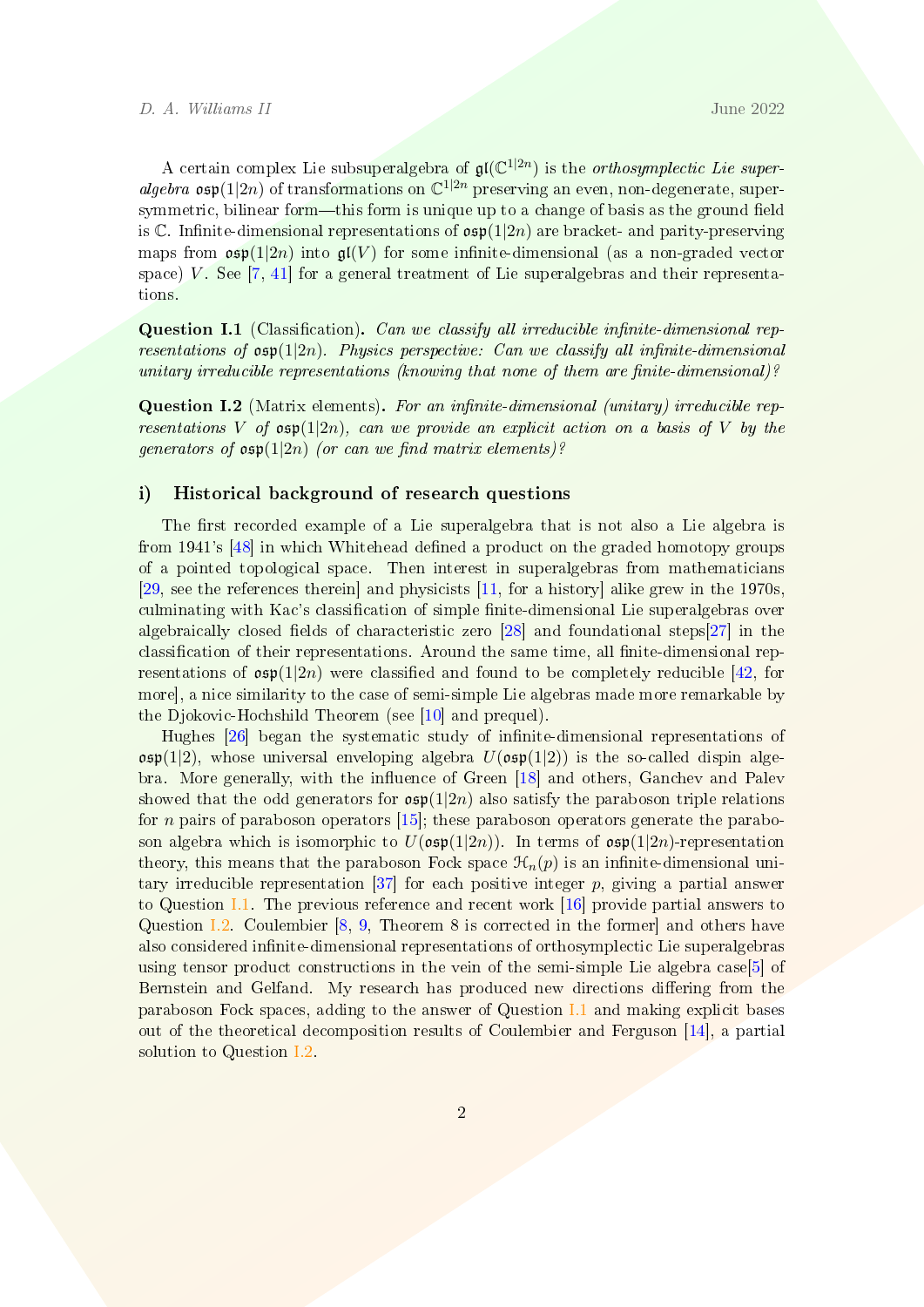#### ii) Results: Bases of new infinite-dimensional representations

In my dissertation [\[49\]](#page-10-3), I provided a complete decomposition, for all  $n > 1$ , of the infinite-dimensional tensor prodcut representation  $\mathbb{C}[x_1, x_2, \ldots, x_n] \otimes \mathbb{C}^{1|2n}$  into irreducible summands isomorphic to  $\mathbb{C}[x_1, x_2, \ldots, x_n] \otimes \mathbb{C}$  and  $\mathbb{C}[x_1, x_2, \ldots, x_n] \otimes \mathbb{C}^{2n}$ , respectively. While the first summand is isomorphic to the (paraboson) Fock space  $\mathcal{H}_n(1)$  above, the second summand is a new infinite-dimensional (unitary) irreducible representation not isomorphic to any of the paraboson Fock spaces. This result not only addresses Question [I.1](#page-1-0) but Question [I.2,](#page-1-1) too, as I found an explicit basis for the representation space in terms of the odd generators acting as special differential operators. Furthermore, I extended this result by introducing a new family of infinite-dimensional representations.

The techniques I used include defining intertwining operators for the decomposition problem and defining a new superalgebra homomorphism from  $U(\mathfrak{osp}(1|2n))$  to the Weyl-Clifford symmetric algebra  $A_n^$  $n_{2n}$  of [\[23\]](#page-8-5), which means I proved that any infinitedimensional representation of  $A_{n}^{-}$  $\bar{n}_{|2n}^-$ , such as certain Clifford-valued function spaces, can be viewed as an infinite-dimensional representation of  $\mathfrak{osp}(1|2n)$ .

#### iii) Future: Decomposing other tensor product representations

The initial research questions are difficult problems and have many different directions, some of which I am continuing in collaboration with Dimitar Grantcharov, my PhD advisor, and some of which I am continuing individually. Other questions I have posed having PhD students in mind to whom I can present potential dissertation topics that will allow them to contribute significantly to the field while completing their degree under my supervision.

- 1. What is the decomposition of  $\mathbb{C}[x] \otimes \mathbb{C}^{1|2}$  that is not answered in [\[49\]](#page-10-3)completely? There are three summands (from three singular/primitive vectors) instead of two. There is room to relate the answer to this question to the representation theory of the diagonal reduction superalgebra described later in this document.
- 2. What is the solution to the decomposition problem for  $\mathcal{H}_n(p) \otimes \mathbb{C}^{1|2n}$ ? Furthermore, how might one extend the results of [\[49\]](#page-10-3) to exhibit bases of the summands?

## II Reduction (super)algebras

Another important algebra in literature goes by many names: Mickelsson algebras, step algebras, Zhelobenko algebras, transvector algebras, and translator algebras. Among the many usages of this is algebra are its representations as linear operators on the solution spaces of various physical equations [\[51\]](#page-10-4), including the Laplacian. For example, fix  $n \geq 3$ , and let  $A_n$  be the nth Weyl algebra over R generated by the elements  $\{D_1, D_2, \ldots, D_n, M_1, M_2, \ldots, M_n\}$  with the following relations:

$$
[D_i, D_j] = [M_i, M_j] = [D_i, M_j] - \delta_{ij} = 0,
$$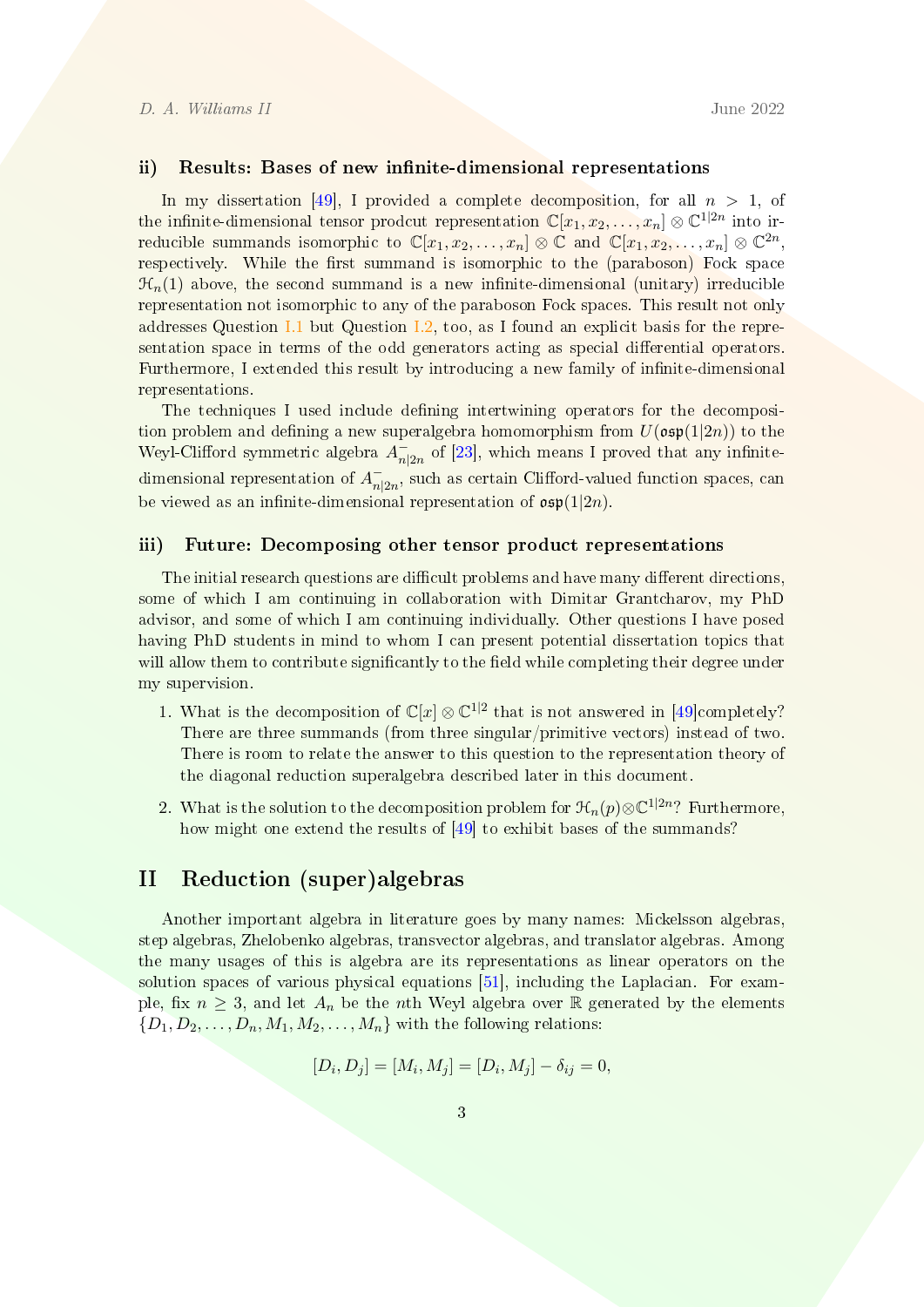where [ $\cdot$ , ·] is the usual commutator given by  $[A, B] = AB - BA$ . Then the space of polynomials  $V = \mathbb{R}[x_1, x_2, \ldots, x_n]$  is an irreducible  $A_n$ -module through the representation of  $A_n$  as differential operators with polynomial coefficients (how  $A_n$  is often defined). Explicitly,  $D_i$  acts as partial differentiation with respect to  $x_i$ , written as  $\partial_{x_i}$ , and  $M_i$ acts as multiplication by  $x_i$ .

Now consider the Laplacain  $\Delta = \sum_{n=1}^{\infty}$  $i=1$  $\partial_{x_i}^2$  and the Euler operator  $\mathbb{E} = \sum_{i=1}^n$  $\sum_{i=1} x_i \partial_{x_i}$ . The set  $\left\{-\frac{1}{2}\Delta, -\left(\mathbb{E}+\frac{n}{2}\right)\right\}$  $\frac{n}{2})$  ,  $\frac{1}{2}$  $\frac{1}{2}$  $\sum_{n=1}^{n}$  $i=1$  $x_i^2$ forms an  $\mathfrak{sl}(2)$ -triple and induces an algebra map  $U(\mathfrak{sl}(2)) \hookrightarrow A_n$ . We have a system of equations  $Jv = 0$ , where J is the left ideal of  $A_n$  generated by  $\Delta$  with solutions  $v \in V$ . Denoting the solution space by  $A^{\Delta}$ , we see  $A^{\Delta}$  coincides with the space of singular/primitive vectors  $V^{+}$  in the  $\mathfrak{sl}(2)$ -module V (hence a module of  $U(\mathfrak{sl}(2))$ ); namely,  $V^+$  is the space of harmonic polynomials in  $\mathbb{R}[x_1, x_2, \ldots, x_n]$ . Furthermore, if  $N = N_{A_n}(J)$  is the largest subalgebra of  $A_n$  in which J is a two-sided ideal (N is also called the normalizer of J), then the space of harmonic polynomials in  $\mathbb{R}[x_1, x_2, \ldots, x_n]$  is an invariant subspace for the action of the quotient algebra  $N/J$ . This algebra  $N/J$  is the *Mickelsson algebra* for  $\mathfrak{sl}(2)$  by the map  $\mathfrak{sl}(2) \hookrightarrow U(\mathfrak{sl}(2)) \hookrightarrow A_n$ . In summary, we have shown that the representation theory of the Mickelsson algebra describes, in some sense, the representation theory of  $A_n$  with its connections to the representation theory of  $U(s(2))$  via the space of primitive vectors, which we realized as the solution space to the Laplacian. References and the general framework are given after the following motivational questions for my work in this topic.

<span id="page-3-0"></span>Question II.1 (Presentation and automorphisms). How does one construct the reduction  $superalgebra$  of a Lie superalgebra—more precisely, what are the generators and relations of these superalgebras that are not presented in the literature? What automorphisms can we construct?

Question II.2 (Center of superalgebra). Given that any particular reduction superalgebra of a Lie superalgebra is an associative superalgebra, can we fully characterize its (ghost) center?

<span id="page-3-1"></span>Question II.3 (Representation theory). Can we classify the finite-dimensional irreducible representations of a reduction superalgebra? Can we recover the representation theoretic results of the underlying Lie superalgebra?

<span id="page-3-2"></span>Question II.4 (Physical applications). What governs the connection between reduction algebras and integrable systems and R-matrix formalism, including finding solutions to the dynamical Yang-Baxter equation?

#### i) From Mickelsson to Hartwig-Williams

The history of Mickelsson algebras is based in the "reduction problem" of decomposing representations of an associative algebra containing the universal enveloping algebra of a reductive Lie algebra [\[40,](#page-10-5) [46,](#page-10-6) [47\]](#page-10-7), especially when the original module was an irreducible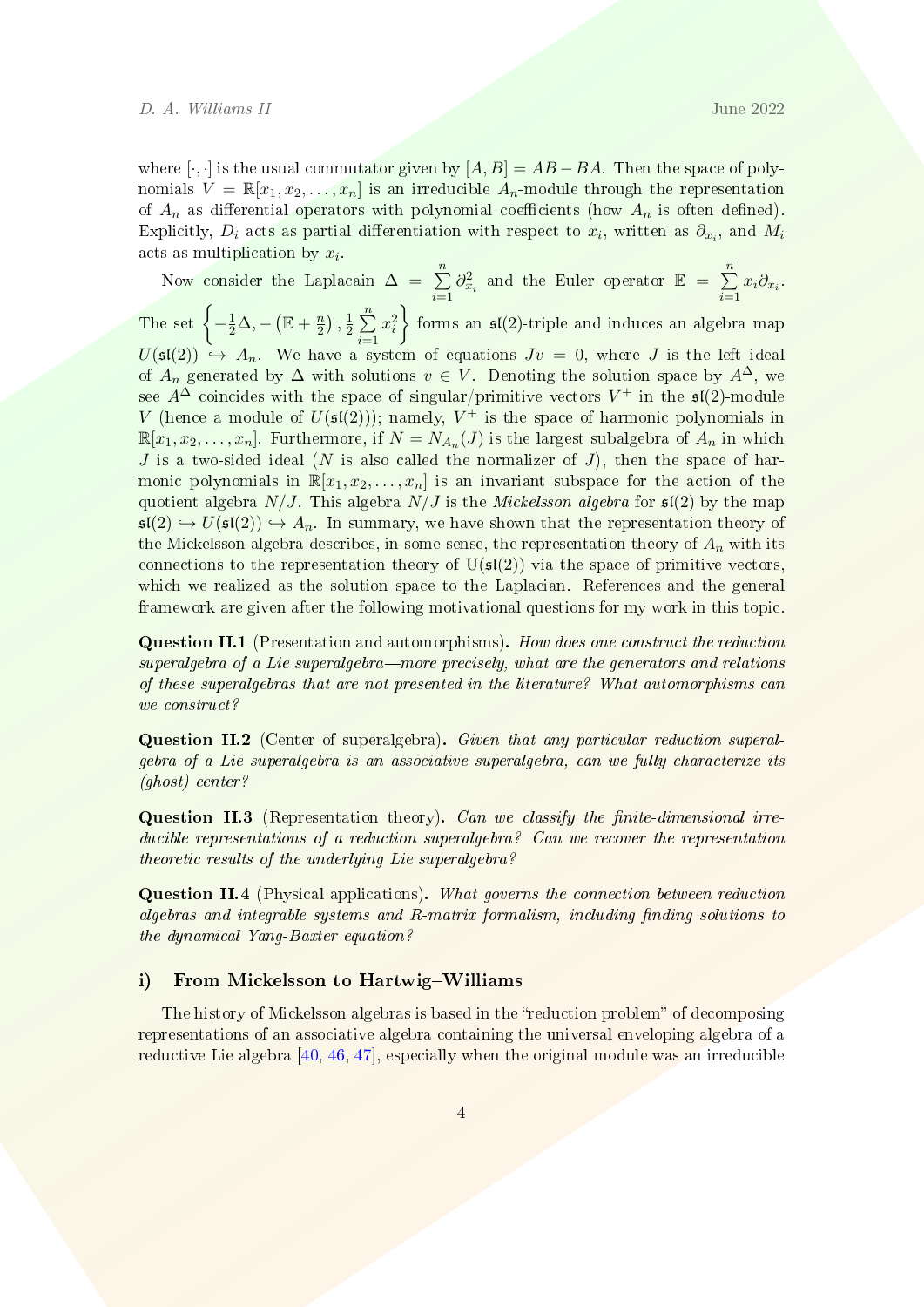module over the parent algebra. It was conjectured by Mickelsson and proved by van den Hombergh that irreducible modules of  $A$  correlate with irreducible modules of  $Z$ : The Mickelsson algebra acts irreducibly in the space of primitive vectors of an irreducible A-module.

Generalizing the example above, let  $A \supset U(\mathfrak{g})$  be an associative algebra containing the universal enveloping algebra  $U(\mathfrak{g})$  of a reductive Lie algebra  $\mathfrak{g}$ . Denote by I the left ideal  $\mathcal{A}\mathfrak{g}_+$  in  $\mathcal A$  generated by the positive nilpotent part  $\mathfrak{g}_+$  from the fixed triangular decomposition  $\mathfrak{g} = \mathfrak{g}_- \oplus \mathfrak{h} \oplus \mathfrak{g}_+$  with Cartan subalgebra  $\mathfrak{h} \subset \mathfrak{g}$ . Then  $N_A(I)/I$ , where  $N = N_A(I) = \{a \in \mathcal{A} \mid \mathfrak{g}_{+}a \subset I\}$ , is the subquotient of A termed the *Mickelsson algebra*. The Mickelsson algebra is equivalent/isomorphic[\[24,](#page-8-6) to see detailed derivations] to the following:

- 1. The space of primitive vectors  $(A/I)^+$  of the universal highest weight (left) module  $A/I$  with respect to  $\mathfrak{g}_+$ , i.e., the  $\mathfrak{g}_+$  invariants of  $A/I$
- 2. The opposite algebra  $\text{End}_{\mathcal{A}}(\mathcal{A}/I)^{\text{op}}$  of left  $\mathcal{A}\text{-module endomorphisms on }\mathcal{A}/I$
- 3. The double coset space  $A/\mathbb{I} = J \ A/I$  of  $\mathfrak{g}_-$ -coinvariants of  $A/I$  with J the right ideal  $\mathfrak{g}$ −A and  $\mathfrak{I} = J + I$

The algebra structure on  $N/I$  is inherited from A; similarly, the algebra structure on  $\text{End}_{\mathcal{A}}(\mathcal{A}/I)^{\text{op}}$  is natural for sets of module endomorphisms. Through the extremal project [\[3,](#page-7-6) [44,](#page-10-8) [45\]](#page-10-9), one can define an associative product  $\Diamond$  [\[24,](#page-8-6) [31\]](#page-9-4) on the double coset space  $A/\Pi$ . The study of Mickelsson algebras was furthered by articles [\[50,](#page-10-10) [51,](#page-10-4) [52\]](#page-10-11) of Zhelobenko and the book [\[53\]](#page-10-12) written in Russian. Zhelobenko showed that a localization of the Mickelsson algebra over the ring of so-called dynamical scalars [\[25,](#page-8-7) usage explained in the introduction] yielded a finitely generated algebra that others later termed the Zhelobenko algebra  $Z$ . More precisely, the algebra  $Z$  is the D-localized reduction algebra where D is a multiplicative set of  $U(\mathfrak{h})\setminus\{0\}$ . Reduction algebras have found applications in both the quantum [\[4\]](#page-7-7) and super setting[\[39\]](#page-9-5) as generalizations of the constructions have been found. One particular reduction algebra is the diagonal reduction algebra [\[30,](#page-9-6) [32,](#page-9-7) 33, which is formed from the diagonal embedding of  $\mathfrak{g}$  into  $\mathfrak{g} \times \mathfrak{g}$  so that we can take  $U(\mathfrak{g} \times \mathfrak{g}) \cong U(\mathfrak{g}) \otimes U(\mathfrak{g})$  as an associative algebra containing a copy of  $U(\mathfrak{g})$ .

With Hartwig, I produced the first known works on the diagonal reduction superalgebra of the Lie superalgebra  $\exp(1|2)$  [\[24,](#page-8-6) [25\]](#page-8-7) and potentially the only modern treatment of the structure and representation theory of reduction algebras in the super setting, which had been missing from the literature outside of proof-less acknowledgments of their existence.

## ii) Results: The diagonal reduction algebra of  $\mathfrak{osp}(1|2)$  and its representations

In the first paper [\[24\]](#page-8-6), we construct the diagonal reduction algebra  $Z = Z(\mathfrak{g} \times \mathfrak{g}, \mathfrak{g}, D)$ , with  $g = \exp(1/2)$  and D the multiplicative set generated by integer shifts of the oneelement basis of the Cartan subalgebra  $\mathfrak h$  of the diagonal image of  $\mathfrak{osp}(1|2)$ . We give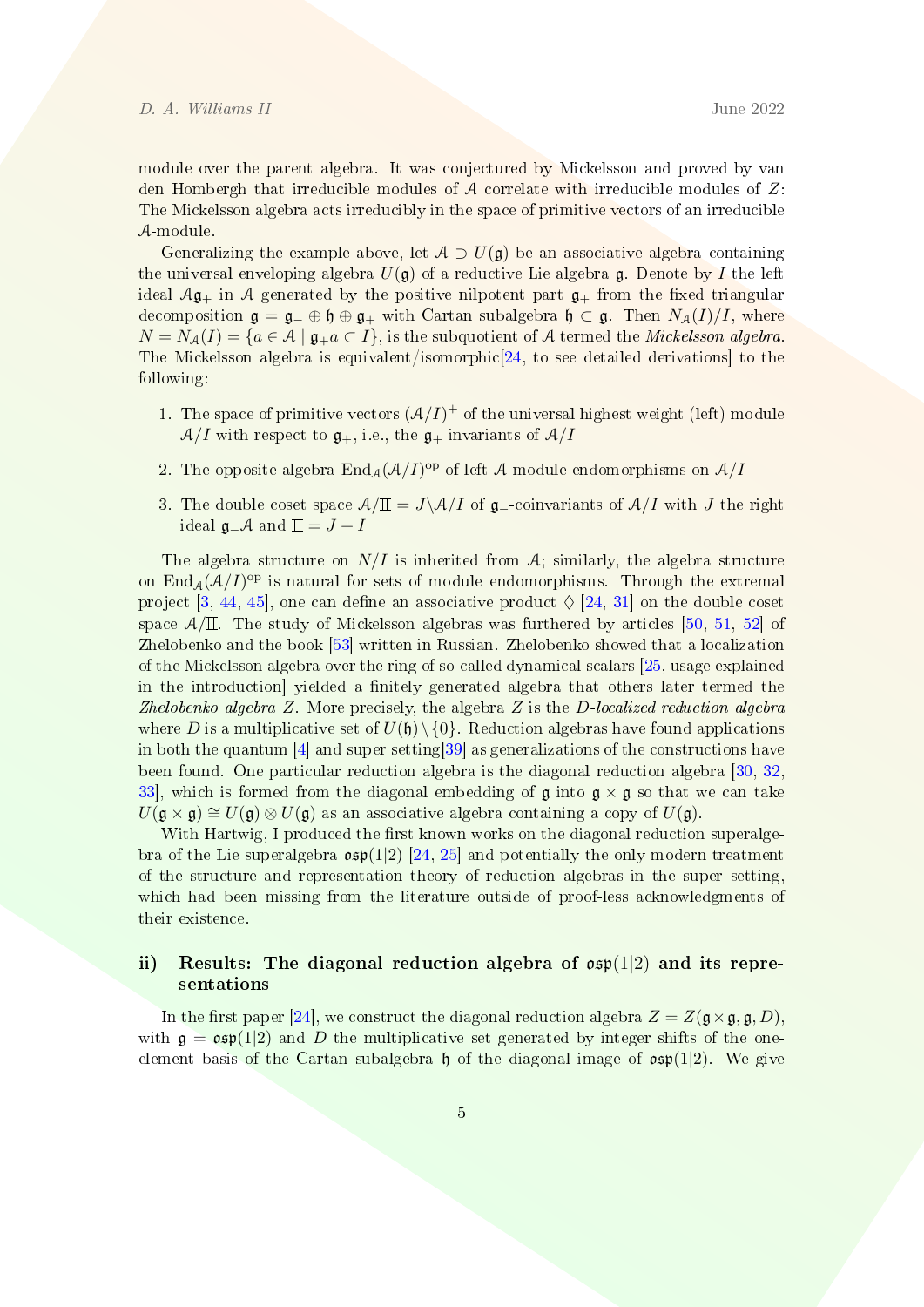a complete presentation of  $Z$  in terms of generators and relations and re-establish the extremal projector of  $\mathfrak{osp}(1|2)$ . Additional computations produce conversions between relations on N/I and  $A/\mathbb{I}$  with the diamond product  $\diamond$ , where (loc. cit. U)  $A =$  $D^{-1}U(\mathfrak{osp}(1|2)\times\mathfrak{osp}(1|2))=D^{-1}U(\mathfrak{h})\otimes_{U(\mathfrak{h})}U(\mathfrak{osp}(1|2)\times\mathfrak{osp}(1|2)).$  We prove that Z has a PBW-type basis and leverage it often in the sequel [\[25\]](#page-8-7) and to guide our upcoming work. As an application of the relations, we write down an infinite subgroup of automorphisms: The group of what we call dilation automorphisms is isomorphic to  $(\mathbb{Z}/2\mathbb{Z}) \times \mathbb{C}^*$ .

The importance of the results in the first paper is in the demonstration that the original goals of Mickelsson carry forward to the super setting. Furthermore, reduction algebras themselves have documented  $[30, 34]$  $[30, 34]$  $[30, 34]$  connections to the reflection equation, the Arnaudon-Buffenoir-Ragoucy-Roche (ABBR) equation, and their solutions' ties to integrable systems in statistical mechanics [\[12,](#page-8-8) [13\]](#page-8-9) through the dynamical Yang-Baxter equation.

Furthermore, the algebras have an interesting representation theory as seen in the example above. We classify all finite-dimensional irreducible representations of  $Z$  and give more infinite-dimensional irreducible representations. In doing so, we construct common objects in the representation theory of Lie superalgebras and associative superalgebras but now with the added complexity of the dynamical scalars:

- 1. We define Verma modules for Z.
- 2. We define Shapovalov forms for the Verma modules of  $Z$ .
- 3. We characterize the ghost center (the center plus anti-center [\[17\]](#page-8-10)) of  $Z$  as a quotient of a polynomial algebra.

Our work answers completely or partially, in the case of  $Z$ , Questions [II.1-](#page-3-0)[II.3.](#page-3-1) In terms of the long-term advancement of the field, our systematic study of  $Z$  opens up pathways to investigate other type of reduction algebras and diagonal reduction algebras for the rest of the basic and strange Lie superalgebras, in the terms of the classification $[28]$ given by Kac.

#### iii) Future: Reduction superalgebras of other Lie superalgebras

There are natural collaborative opportunities to studying reduction superalgebras based on my current work. Here are some open problems.

- 1. Construct the diagonal reduction algebra for higher rank orthosymplectic Lie superalgebras. Present generators and relations and automorphisms.
- 2. Construct the diagonal reduction algebra for low rank Lie superalgebras such as the strange Lie superalgebras  $p(2), q(2)$  of periplectic and queer type, respectively. Present generators and relations.
- 3. Classify the irreducible representations of other reduction superalgebras using the techniques [\[25\]](#page-8-7) in dealing with dynamical scalars.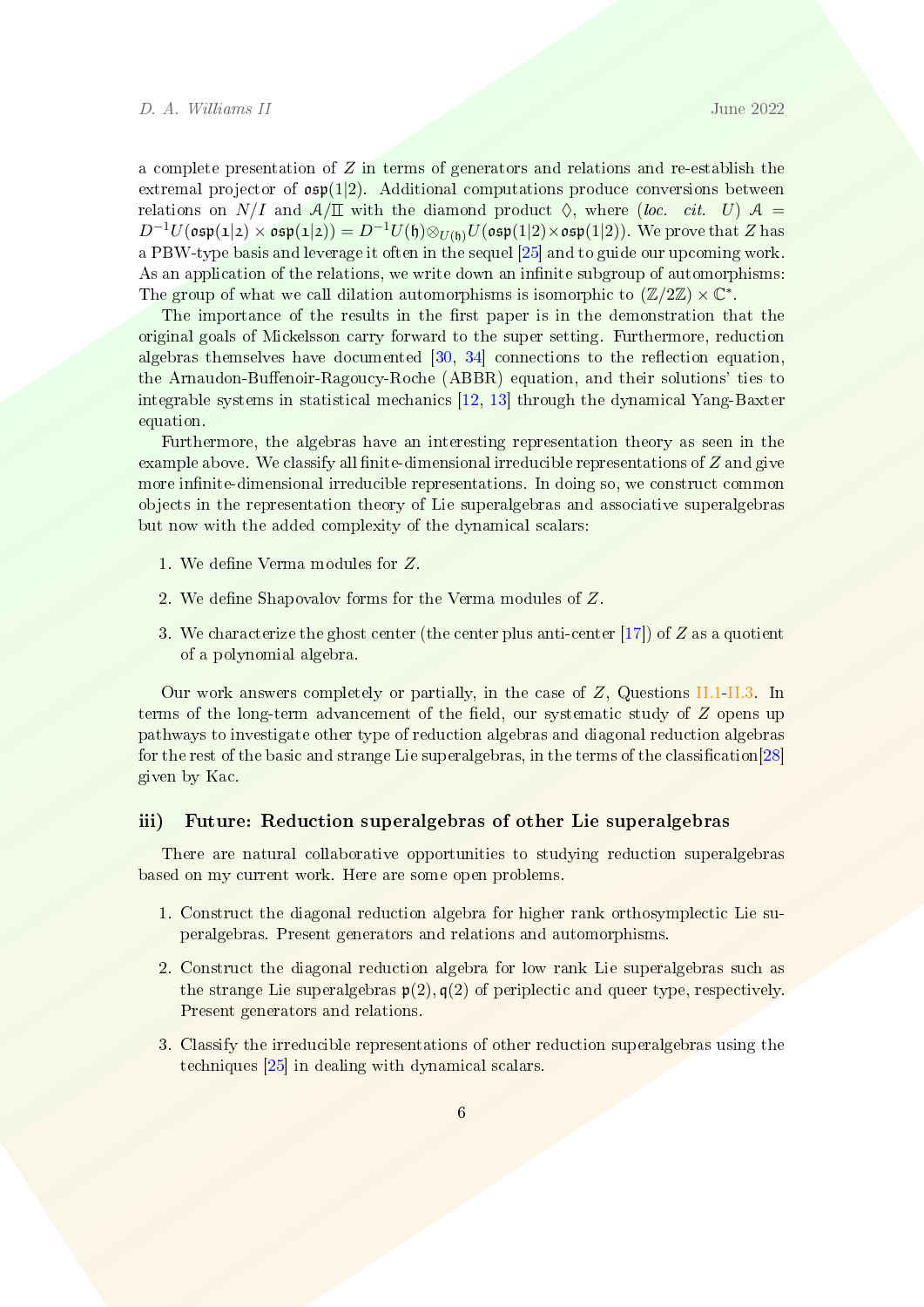- 4. Strong physics interest: Use reduction superalgebras to describe solutions to Maxwell's equations, which have interplay [\[38\]](#page-9-10) with  $\mathfrak{osp}(2|2)$ .
- 5. Strong physics interest: Question [II.4.](#page-3-2)

# <span id="page-6-0"></span>III Generalized Parking Functions

For a survey on parking functions, [\[6\]](#page-7-8) is an excellent choice. It also recommended to read the exposition[\[19,](#page-8-11) [20\]](#page-8-12) by Kimberly P. Hadaway.

### i) What are parking functions?

In brief, parking functions are combinatorial objects that were introduced and enumerated [\[35\]](#page-9-11) to explore hashing function in computer science. Since the 1960s, there have been many generalizations and appearances of parking functions, especially noting their tie to the Catalan numbers [\[2,](#page-7-9) [43\]](#page-10-13) and other ubiquitous combinatorial objects. As the Postdoctoral Research Advisor of MSRI's Undergraduate Program (MSRI-UP) 2021, I advised undergraduates in research projects investigating defective parking functions, interval parking functions, and other generalized parking functions. Each group submitted a report and further work has continued for publication.

## ii) Enumerating generalized parking functions

I have worked with groups of people at various academic/professional stages on several topics concerned with parking functions and have the pleasure of being co-author to five (5) undergraduate students, two (2) graduate students, and one (1) tenured professor in the area. It is a privilege and joy to advise students and use my position to affirm a practice of People over Math: I have the responsibility to cultivate the space for students, people, to actually do mathematics. Thus I am not surprised by the scholarly outcomes, which include an article [\[1\]](#page-7-10) accepted in The American Mathematical Monthly, highlighting a commitment, execution, and production born from mentoring and advising centered in humanity. In [\[1\]](#page-7-10), we give an explicit bijection between ideal states of the Tower of Hanoi game and parking functions which only allow one "bump" during the parking configuration determination. This result includes an enumerative finding related to the Lah numbers, which Lah introduced in A new kind of numbers and its application in the actuarial mathematics [\[36\]](#page-9-12). Such an example can serve as a bridge for interdisciplinary exploration for, say, actuarial students to conduct research in combinatorics.

Most recently, I wrote scripts in MATLAB to help with computational verification of our characterization of the parking function generalization that extends the work of [\[21\]](#page-8-13) to objects such as barred preferential arrangements and higher Fubini numbers. The relevant article will enter review shortly and features several student co-authors, as well.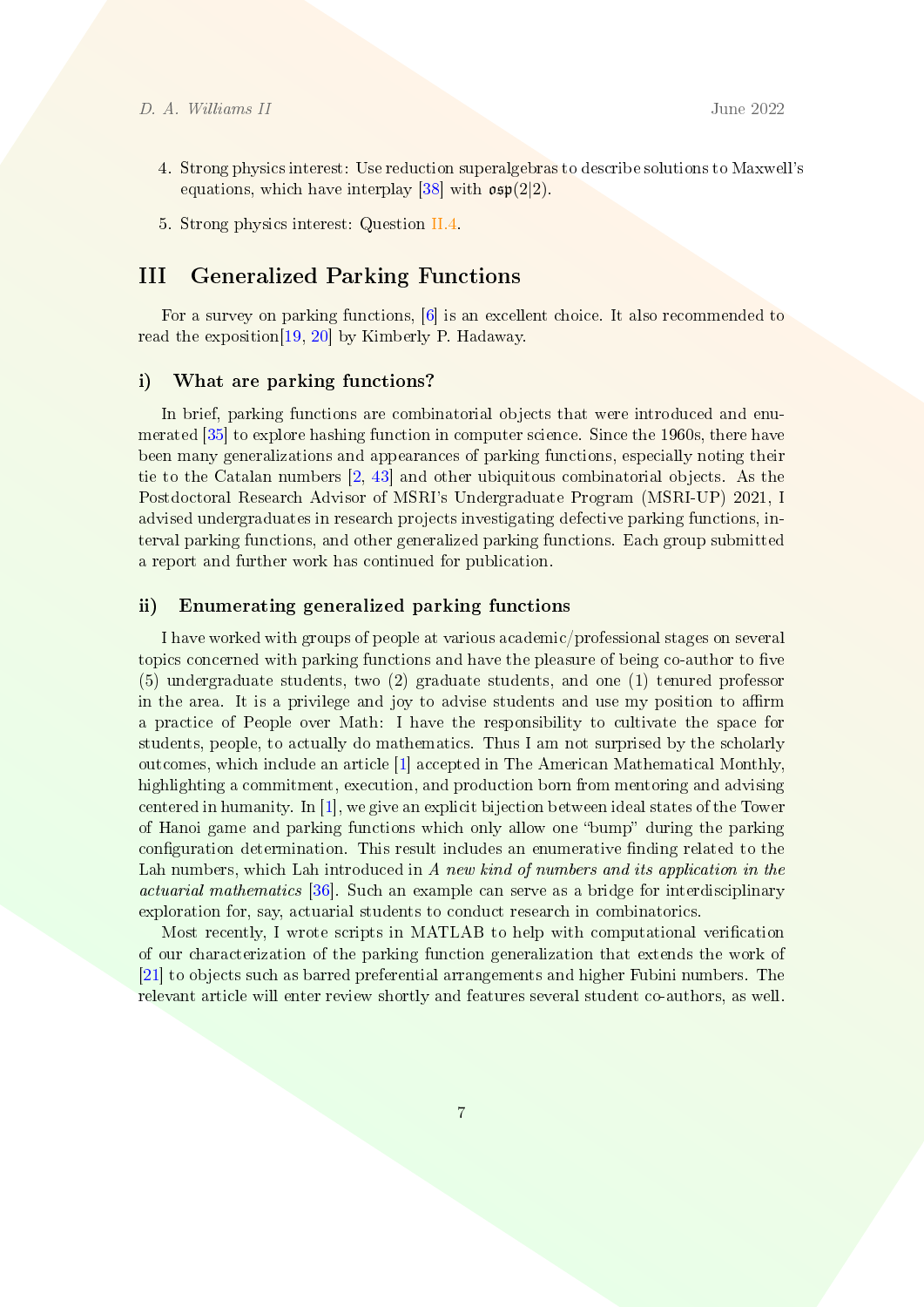## iii) Utilization of algebraic techniques

The world of parking functions is vast. I have special interest in exploring the representation theoretic facets such as ties to invariant theory attributed to Haiman [\[22\]](#page-8-14) and extensions to the work put into reports by the MSRI-UP 2021 researchers. Currently, there are multiple papers forthcoming from the summer of 2021. Even better, each project yielded more opportunities and open problems for potential students and my advising of them in exploring combinatorial and algebraic research.

# References

- <span id="page-7-10"></span>[1] Y. Aguillon et al. "On Parking Functions and The Tower of Hanoi" (2022). DOI: [10.48550/ARXIV.2206.00541.](https://doi.org/10.48550/ARXIV.2206.00541)
- <span id="page-7-9"></span>[2] D. Armstrong, N. A. Loehr, and G. S. Warrington. "Rational Parking Functions and Catalan Numbers" (Mar. 2014). arXiv:  $1403.1845$ .
- <span id="page-7-6"></span>[3] R. M. Asherova, Y. F. Smirnov, and V. N. Tolstoy. Projection Operators for Simple Lie Groups: II. General Scheme for Constructing Lowering Operators. The Groups  $SU(n)$ ". Theoretical and Mathematical Physics 15.1 (Apr. 1973), pp. 392–401. ISSN: 0040-5779, 1573-9333. doi: [10.1007/BF01028268.](https://doi.org/10.1007/BF01028268)
- <span id="page-7-7"></span>[4] T. Ashton and A. Mudrov. "R-Matrix and Mickelsson Algebras for Orthosymplectic Quantum Groups". Journal of Mathematical Physics 56.8 (Aug. 2015), p. 081701. issn: 0022-2488, 1089-7658. doi: [10.1063/1.4927582.](https://doi.org/10.1063/1.4927582)
- <span id="page-7-5"></span>[5] J. N. Bernstein and S. I. Gelfand. "Tensor Products of Finite and Infinite Dimensional Representations of Semisimple Lie Algebras". Compositio Mathematica Volume  $41 \text{ no. } 2 (1980)$ , pp.  $245 - 285$ .
- <span id="page-7-8"></span>[6] J. Carlson et al. "Parking Functions: Choose Your Own Adventure" (Sept. 2020). arXiv: [2001.04817.](https://arxiv.org/abs/2001.04817)
- <span id="page-7-0"></span>[7] S.-J. Cheng and W. Wang. Dualities and Representations of Lie Superalgebras. Vol. 144. Graduate Studies in Mathematics. American Mathematical Society, Providence, RI, 2012. isbn: 978-0-8218-9118-6. doi: [10.1090/gsm/144.](https://doi.org/10.1090/gsm/144)
- <span id="page-7-3"></span>[8] K. Coulembier. "On a Class of Tensor Product Representations for the Orthosym-plectic Superalgebra". Oct. 2013. arXiv: [1205.0119.](https://arxiv.org/abs/1205.0119)
- <span id="page-7-4"></span>[9] K. Coulembier. "On a Class of Tensor Product Representations for the Orthosymplectic Superalgebra". Journal of Pure and Applied Algebra 217.5 (2013), pp. 819– 837. ISSN: 00224049. DOI: [10.1016/j.jpaa.2012.09.009.](https://doi.org/10.1016/j.jpaa.2012.09.009)
- <span id="page-7-2"></span>[10] D.  $\check{Z}$ . Djoković and G. Hochschild. "Semisimplicity of 2-Graded Lie Algebras, II". Illinois Journal of Mathematics  $20.1$  (1976), pp. 134-143.
- <span id="page-7-1"></span>[11] S. Duplij, W. Siegel, and J. Bagger, eds. Concise Encyclopedia of Supersymmetry. Dordrecht: Springer Netherlands, 2004. isbn: 978-1-4020-1338-6 978-1-4020-4522-6. DOI: [10.1007/1-4020-4522-0.](https://doi.org/10.1007/1-4020-4522-0)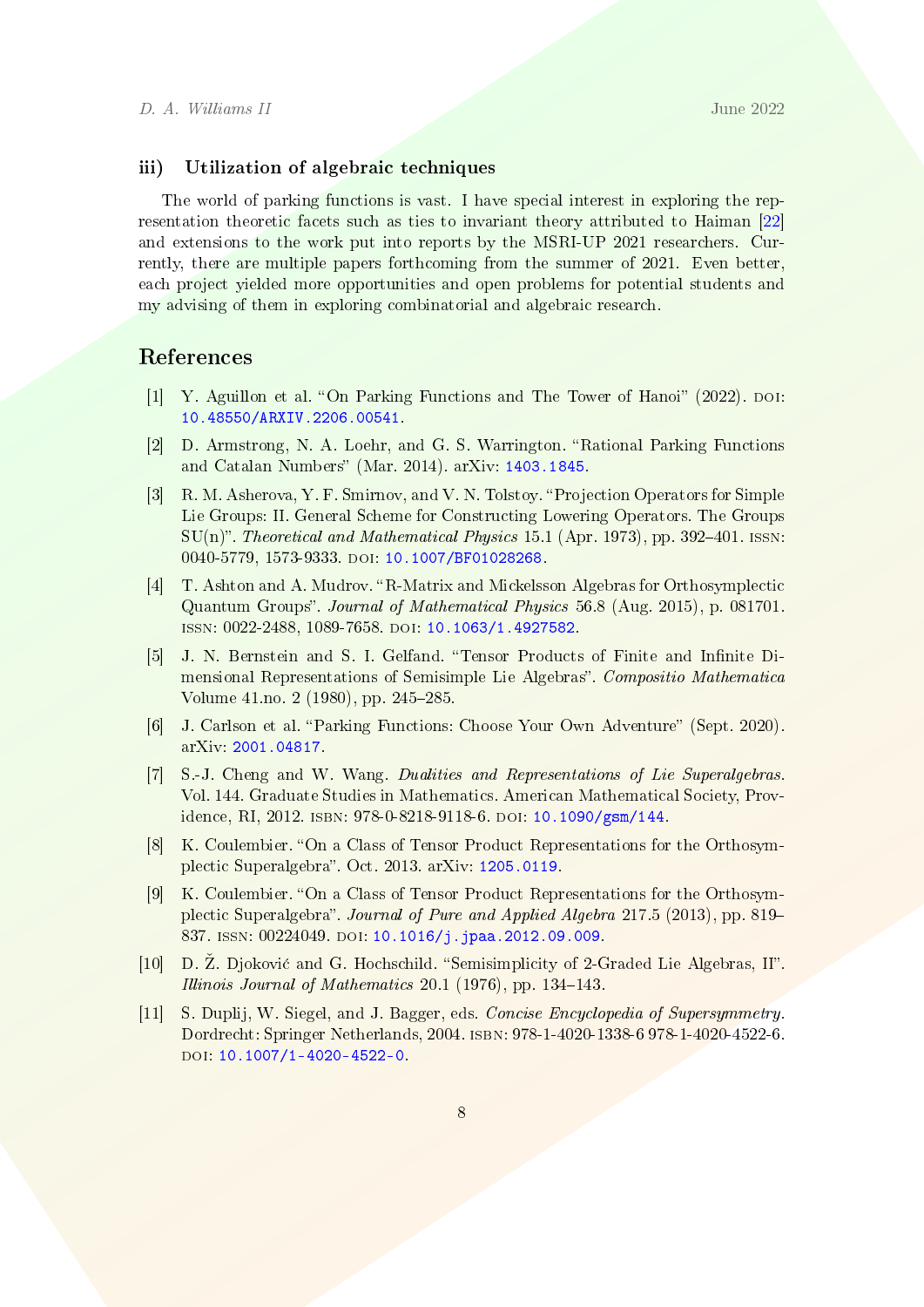- <span id="page-8-8"></span>[12] G. Felder. Conformal Field Theory and Integrable Systems Associated to Elliptic Curves. Proceedings of the International Congress of Mathematicians. Springer. 1995, pp.  $1247-1255$ .
- <span id="page-8-9"></span>[13] G. Felder. "Elliptic Quantum Groups". 11th International Conference on Mathematical Physics (ICMP-11) (Satellite Colloquia: New Problems in the General Theory of Fields and Particles, Paris, France,  $25-28$  Jul  $1994$ ). July 1994, pp.  $211-218$ . arXiv: [hep-th/9412207.](https://arxiv.org/abs/hep-th/9412207)
- <span id="page-8-4"></span>[14] T. Ferguson. "Weight Modules of Orthosymplectic Lie Superalgebras". PhD thesis. The University of Texas at Arlington, 2015.
- <span id="page-8-2"></span>[15] A. C. Ganchev and T. D. Palev. "A Lie Superalgebraic Interpretation of the para-Bose Statistics". Journal of Mathematical Physics 21.4 (Apr. 1980), pp. 797–799. ISSN: 0022-2488, 1089-7658. DOI: [10.1063/1.524502.](https://doi.org/10.1063/1.524502)
- <span id="page-8-3"></span>[16] Ghent University, Belgium et al. "Representations of the Lie Superalgebra  $\mathfrak{osp}(1|2n)$ with Polynomial Bases". Symmetry, Integrability and Geometry: Methods and Ap-plications (Mar. 2021). ISSN: 18150659. DOI: [10.3842/SIGMA.2021.031.](https://doi.org/10.3842/SIGMA.2021.031)
- <span id="page-8-10"></span>[17] M. Gorelik. "On the Ghost Centre of Lie Superalgebras". Annales de l'institut Fourier 50.6 (2000), pp. 1745-1764. ISSN: 0373-0956. DOI: [10.5802/aif.1806.](https://doi.org/10.5802/aif.1806)
- <span id="page-8-1"></span>[18] H. S. Green. "A Generalized Method of Field Quantization". Physical Review 90.2 (Apr. 1953), pp. 270-273. ISSN: 0031-899X. DOI: [10.1103/PhysRev.90.270.](https://doi.org/10.1103/PhysRev.90.270)
- <span id="page-8-11"></span>[19] K. P. Hadaway. "Honk! Honk!, Part 1: An Introduction to Parking Functions". Girls' Angle Bulletin 14.2 (Dec. 2020), pp. 15-20. ISSN: 2151-5743.
- <span id="page-8-12"></span>[20] K. P. Hadaway. "Honk! Honk!, Part 2: An Introduction to Parking Functions". Girls' Angle Bulletin 14.3 (February/March 2021), pp. 14-20. ISSN: 2151-5743.
- <span id="page-8-13"></span>[21] K. P. Hadaway. "On Combinatorial Problems Related to Generalized Parking Functions. Bachelor's Thesis. Williams College, 2021.
- <span id="page-8-14"></span>[22] M. D. Haiman. "Conjectures on the Quotient Ring by Diagonal Invariants". Journal of Algebraic Combinatorics 3.1 (Jan. 1994), pp. 17-76. ISSN: 1572-9192. DOI: [10.](https://doi.org/10.1023/A:1022450120589) [1023/A:1022450120589.](https://doi.org/10.1023/A:1022450120589)
- <span id="page-8-5"></span>[23] J. T. Hartwig and V. Serganova. "Clifford and Weyl Superalgebras and Spinor Representations" (July 2018). arXiv: [1807.04220.](https://arxiv.org/abs/1807.04220)
- <span id="page-8-6"></span>[24] J. T. Hartwig and D. A. Williams II. "Diagonal reduction algebra for  $\mathfrak{osp}(1|2)$ ". Theoretical and Mathematical Physics  $210.2$  (Feb. 2022), pp. 155–171. ISSN: 0040-5779, 1573-9333. doi: [10.1134/S0040577922020015.](https://doi.org/10.1134/S0040577922020015) arXiv: [2106.04380.](https://arxiv.org/abs/2106.04380)
- <span id="page-8-7"></span>[25] J. T. Hartwig and D. A. Williams II. Ghost center and representations of the diagonal reduction algebra of  $\mathfrak{osp}(1|2)$ " (2022). DOI: [10.48550/ARXIV.2203.08068.](https://doi.org/10.48550/ARXIV.2203.08068)
- <span id="page-8-0"></span>[26] J. Hughes. "Representations of Osp  $(2, 1)$  and the Metaplectic Representation". Journal of Mathematical Physics  $22.2$  (1981), pp.  $245-250$ .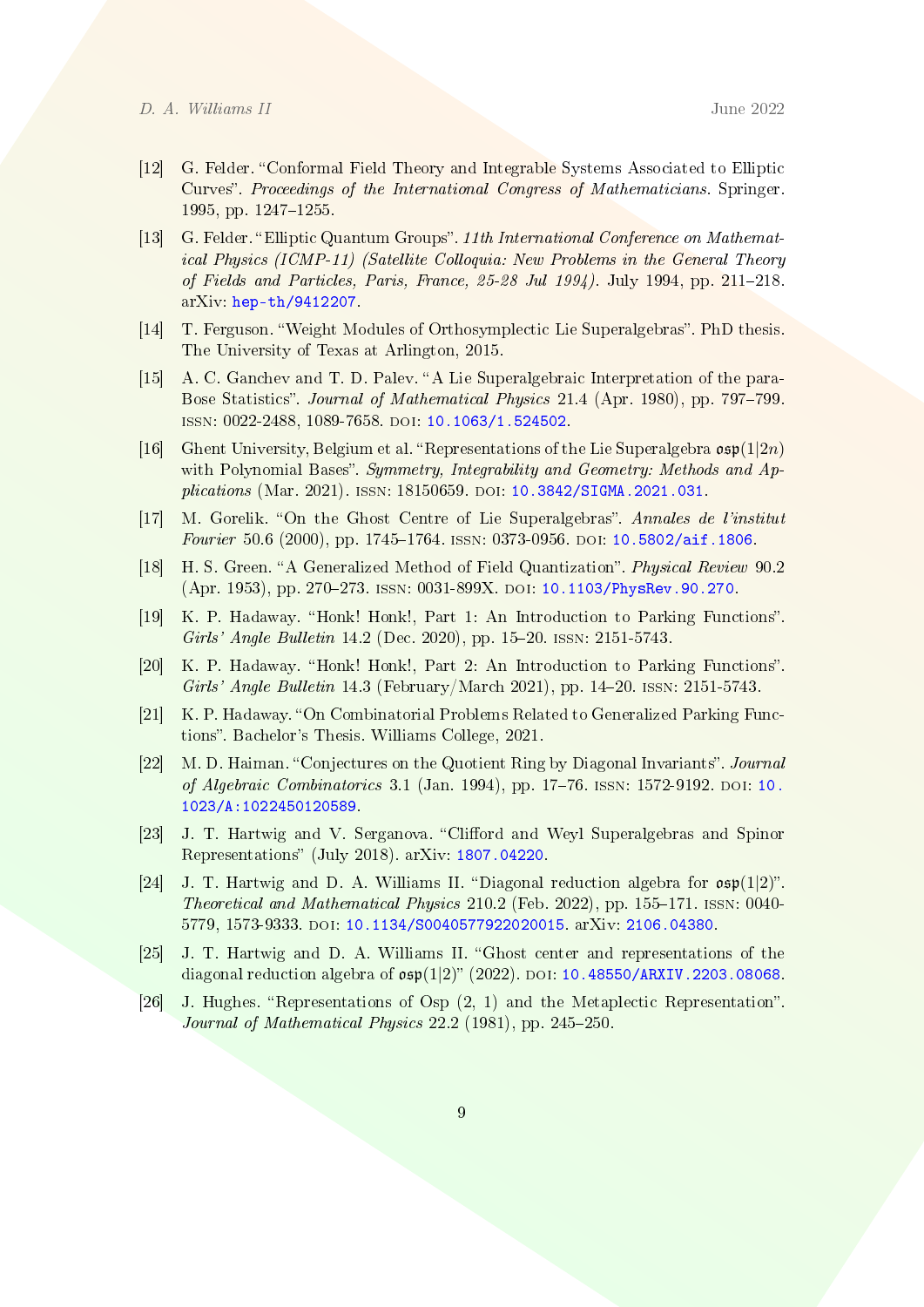- <span id="page-9-2"></span>[27] V. Kac. "Representations of Classical Lie Superalgebras". Differential Geometrical Methods in Mathematical Physics II. Ed. by A. Dold et al. Vol. 676. Berlin, Heidelberg: Springer Berlin Heidelberg, 1978, pp. 597626. isbn: 978-3-540-08935-3 978-3-540-35721-6. doi: [10.1007/BFb0063691.](https://doi.org/10.1007/BFb0063691)
- <span id="page-9-1"></span>[28] V. G. Kac. "Lie Superalgebras". Advances in Mathematics 26.1 (Oct. 1977), pp. 8– 96. issn: 00018708. doi: [10.1016/0001-8708\(77\)90017-2.](https://doi.org/10.1016/0001-8708(77)90017-2)
- <span id="page-9-0"></span>[29] I. Kaplansky. "Superalgebras." *Pacific journal of mathematics* 86.1 (1980), pp. 93– 98.
- <span id="page-9-6"></span>[30] S. Khoroshkin and O. Ogievetsky. "Diagonal Reduction Algebra and the Reflection Equation". Israel Journal of Mathematics  $221.2$  (Sept. 2017), pp. 705–729. ISSN: 0021-2172, 1565-8511. DOI: [10.1007/s11856-017-1571-2.](https://doi.org/10.1007/s11856-017-1571-2)
- <span id="page-9-4"></span>[31] S. Khoroshkin and O. Ogievetsky. "Mickelsson Algebras and Zhelobenko Operators". Journal of Algebra 319.5 (Mar. 2008), pp. 2113-2165. ISSN: 00218693. DOI: [10.1016/j.jalgebra.2007.04.020.](https://doi.org/10.1016/j.jalgebra.2007.04.020)
- <span id="page-9-7"></span>[32] S. Khoroshkin and O. Ogievetsky. "Rings of Fractions of Reduction Algebras". Algebras and Representation Theory 17.1 (Feb. 2014), pp. 265-274. ISSN: 1386-923X, 1572-9079. doi: [10.1007/s10468-012-9397-4.](https://doi.org/10.1007/s10468-012-9397-4)
- <span id="page-9-8"></span>[33] S. Khoroshkin and O. Ogievetsky. "Structure Constants of Diagonal Reduction Algebras of Gl Type". Symmetry, Integrability and Geometry: Methods and Applications (July 2011). issn: 18150659. doi: [10 . 3842 / SIGMA . 2011 . 064.](https://doi.org/10.3842/SIGMA.2011.064) arXiv: [1101.2647.](https://arxiv.org/abs/1101.2647)
- <span id="page-9-9"></span>[34] S. M. Khoroshkin. "Extremal Projector and Dynamical Twist". Theoretical and Mathematical Physics 139.1 (Apr. 2004), pp. 582-597. ISSN: 0040-5779. DOI: [10.](https://doi.org/10.1023/B:TAMP.0000022749.42512.fd) [1023/B:TAMP.0000022749.42512.fd.](https://doi.org/10.1023/B:TAMP.0000022749.42512.fd)
- <span id="page-9-11"></span>[35] A. G. Konheim and B. Weiss. "An Occupancy Discipline and Applications". SIAM Journal on Applied Mathematics  $14.6$  (1966), pp. 1266-1274.
- <span id="page-9-12"></span>[36] I. Lah. A New Kind of Numbers and Its Application in the Actuarial Mathematics. 1954.
- <span id="page-9-3"></span>[37] S. Lievens, N. I. Stoilova, and J. V. der Jeugt. "The Paraboson Fock Space and Unitary Irreducible Representations of the Lie Superalgebra  $\mathfrak{osp}(1|2n)$ ". Communications in Mathematical Physics  $281.3$  (Aug. 2008), pp.  $805-826$ . ISSN: 0010-3616, 1432-0916. doi: [10.1007/s00220-008-0503-8.](https://doi.org/10.1007/s00220-008-0503-8)
- <span id="page-9-10"></span>[38] D. Lu and R. Howe. "The dual pair  $(O_{p,q},OSp_{2,2})$  and Maxwell's equations". Casimir Force, Casimir Operators and the Riemann Hypothesis. Ed. by G. v. Dijk and M. Wakayama. DE GRUYTER, Oct. 2010, pp. 105-134. ISBN: 978-3-11-022612-6. doi: [10.1515/9783110226133.105.](https://doi.org/10.1515/9783110226133.105)
- <span id="page-9-5"></span>[39] T. Matsumoto and A. Molev. "Representations of centrally extended Lie superalgebra  $\mathfrak{psl}(2|2)$ ". Journal of Mathematical Physics 55.9 (Sept. 2014), p. 091704. ISSN: 0022-2488, 1089-7658. doi: [10.1063/1.4896396.](https://doi.org/10.1063/1.4896396) arXiv: [1405.3420.](https://arxiv.org/abs/1405.3420)